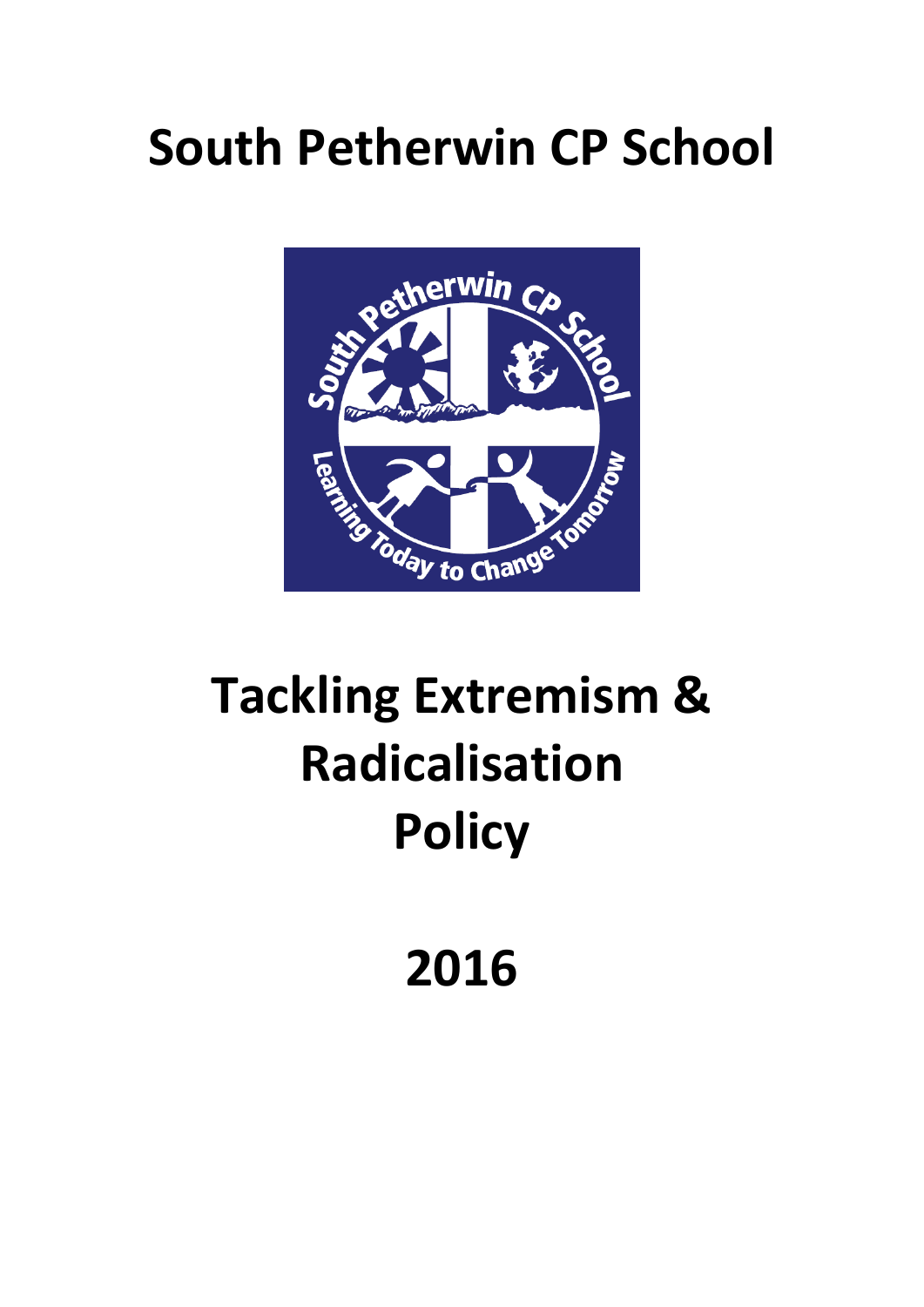**This policy should be read with the following policies;** 

- **Safeguarding & Child Protection Policy**
- **Equality Policy**
- **Anti-Bullying Policy**
- **Positive Behaviour Management Policy**
- **E-Safety Policy**
- **PREVENT Strategy & Duty Guidance HM Gov**
- **Keeping Children Safe in Education DfE 2014**
- **Promoting fundamental British values as part of SMSC in schools**
- $\checkmark$  DfE Nov 2014
- **The Prevent duty DfE June 2015**
- **Working Together to Safeguard Children HM Gov 2015**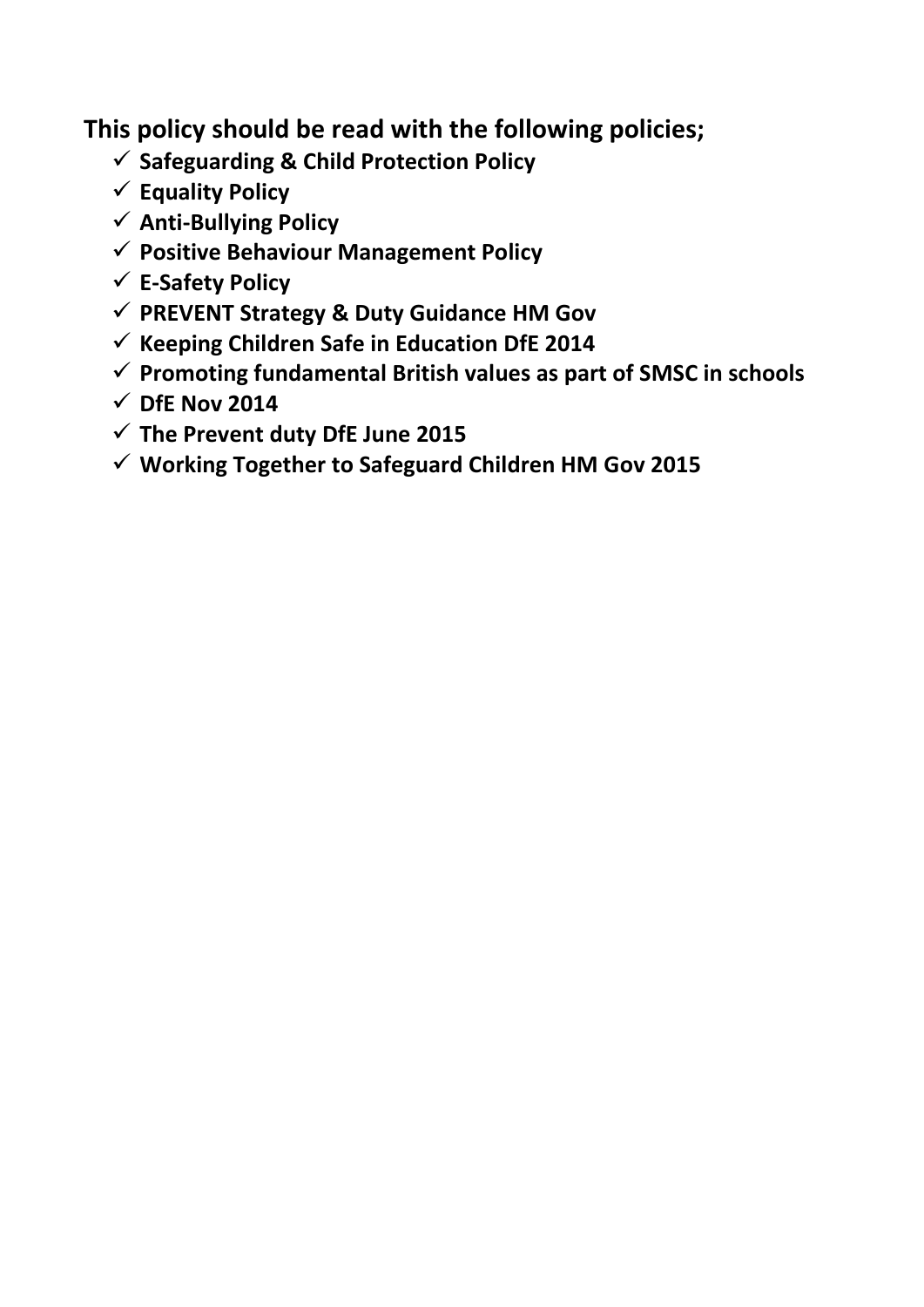#### **1. POLICY STATEMENT**

South Petherwin CP School is fully committed to safeguarding and promoting the welfare of all its pupils. Every member of staff recognises that safeguarding against radicalisation and extremism is no different to safeguarding against any other vulnerability in today's society*.* The Tackling Extremism and Radicalisation Policy sets out our beliefs, strategies and procedures to protect vulnerable individuals from being radicalised or exposed to extremist views, by identifying who they are and promptly providing them with support.

#### **2. LINKS TO OTHER POLICIES**

The South Petherwin Tackling Extremism and Radicalisation Policy links to the following policies:

- Child Protection and Safeguarding
- Equality Policy
- Anti-bullying Policy
- Positive Behaviour Management Policy
- E-Safety Policy.

The following national guidelines should also be read when working with this policy;

- PREVENT Strategy HM Government
- Keeping Children Safe in Education DfE 2014
- Working Together to Safeguard Children HM Government 2013.

#### **3. AIMS AND PRINCIPLES**

3.1 The South Petherwin CP School Tackling Extremism and Radicalisation Policy is intended to provide a framework for dealing with issues relating to vulnerability, radicalisation and exposure to extreme views. We recognise that we are well placed to be able to identify safeguarding issues and this policy clearly sets out how the school will deal with such incidents and identifies how the curriculum and ethos underpins our actions.

3.2 The objectives are that:

- All governors, teachers, teaching assistants and non-teaching will have an understanding of what radicalisation and extremism are is and why we need to be vigilant in school.
- All governors, teachers, teaching assistants and non-teaching staff will know what the school policy is on tackling extremism and radicalisation and will follow the policy guidance swiftly when issues arise.
- All pupils will understand the dangers of radicalisation and exposure to extremist views; building resilience against these and knowing what to do if they experience them.
- All parents/carers and pupils will know that the school has policies in place to keep pupils safe from harm and that the school regularly reviews its systems to ensure they are appropriate and effective.

3.3 The main aims of this policy are to ensure that staff are fully engaged in being vigilant about radicalisation; that they overcome professional disbelief that such issues will not happen here and ensure that we work alongside other professional bodies and agencies to ensure that our pupils are safe from harm.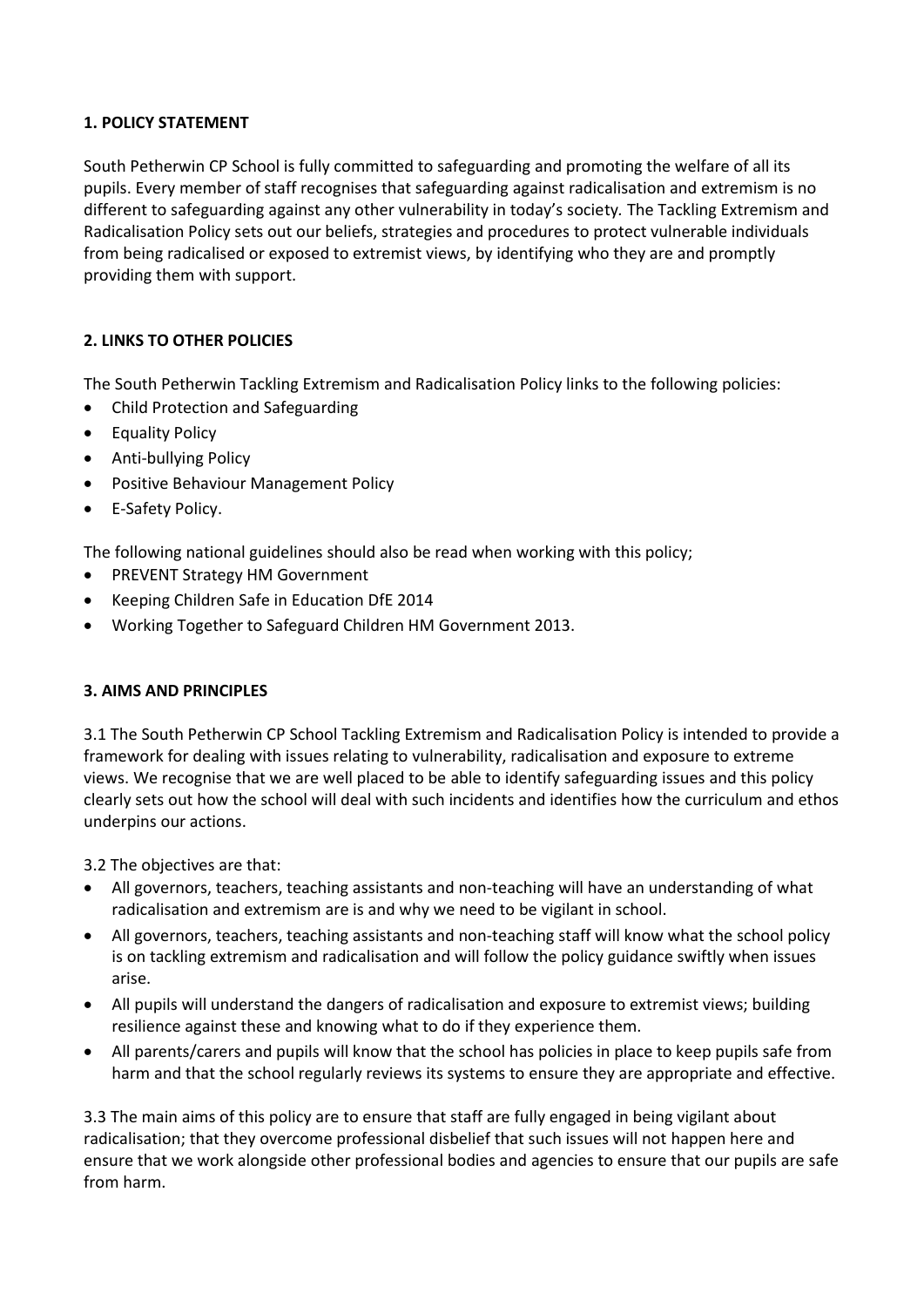#### **4. DEFINITIONS AND INDICATORS**

4.1 Radicalisation is defined as the act or process of making a person more radical or favouring of extreme or fundamental changes in political, economic or social conditions, institutions or habits of the mind.

4.2 Extremism is defined as the holding of extreme political or religious views.

4.3 There are a number of behaviours which may indicate a child is at risk of being radicalised or exposed to extreme views. These include;

- Spending increasing time in the company of other suspected extremists.
- Changing their style of dress or personal appearance to accord with the group.
- Day-to-day behaviour becoming increasingly centred on an extremist ideology, group or cause.
- Loss of interest in other friends and activities not associated with the extremist ideology, group or cause.
- Possession of materials or symbols associated with an extremist cause.
- Attempts to recruit others to the group/cause.
- Communications with others that suggests identification with a group, cause or ideology.
- Using insulting to derogatory names for another group.
- Increase in prejudice-related incidents committed by that person these may include;
	- o physical or verbal assault
	- o provocative behaviour
	- o damage to property
	- o derogatory name calling
	- o possession of prejudice-related materials
	- o prejudice related ridicule or name calling
	- o inappropriate forms of address
	- o refusal to co-operate
	- $\circ$  attempts to recruit to prejudice-related organisations
	- o condoning or supporting violence towards others.

#### **5. PROCEDURES FOR REFERRALS**

5.1 Although serious incidents involving radicalisation have not occurred at South Petherwin CP School to date, it is important for us to be constantly vigilant and remain fully informed about the issues which affect the local area, city and society in which we teach. Staff are reminded to suspend any 'professional disbelief' that instances of radicalisation 'could not happen here' and to be 'professionally inquisitive' where concerns arise, referring any concerns through the appropriate channels. (See appendix  $1 -$ Dealing with referrals)

5.2 We believe that it is possible to intervene to protect people who are vulnerable. **Early intervention is vital** and staff must be aware of the established processes for front line professionals to refer concerns about individuals and/or groups. We must have the confidence to challenge, the confidence to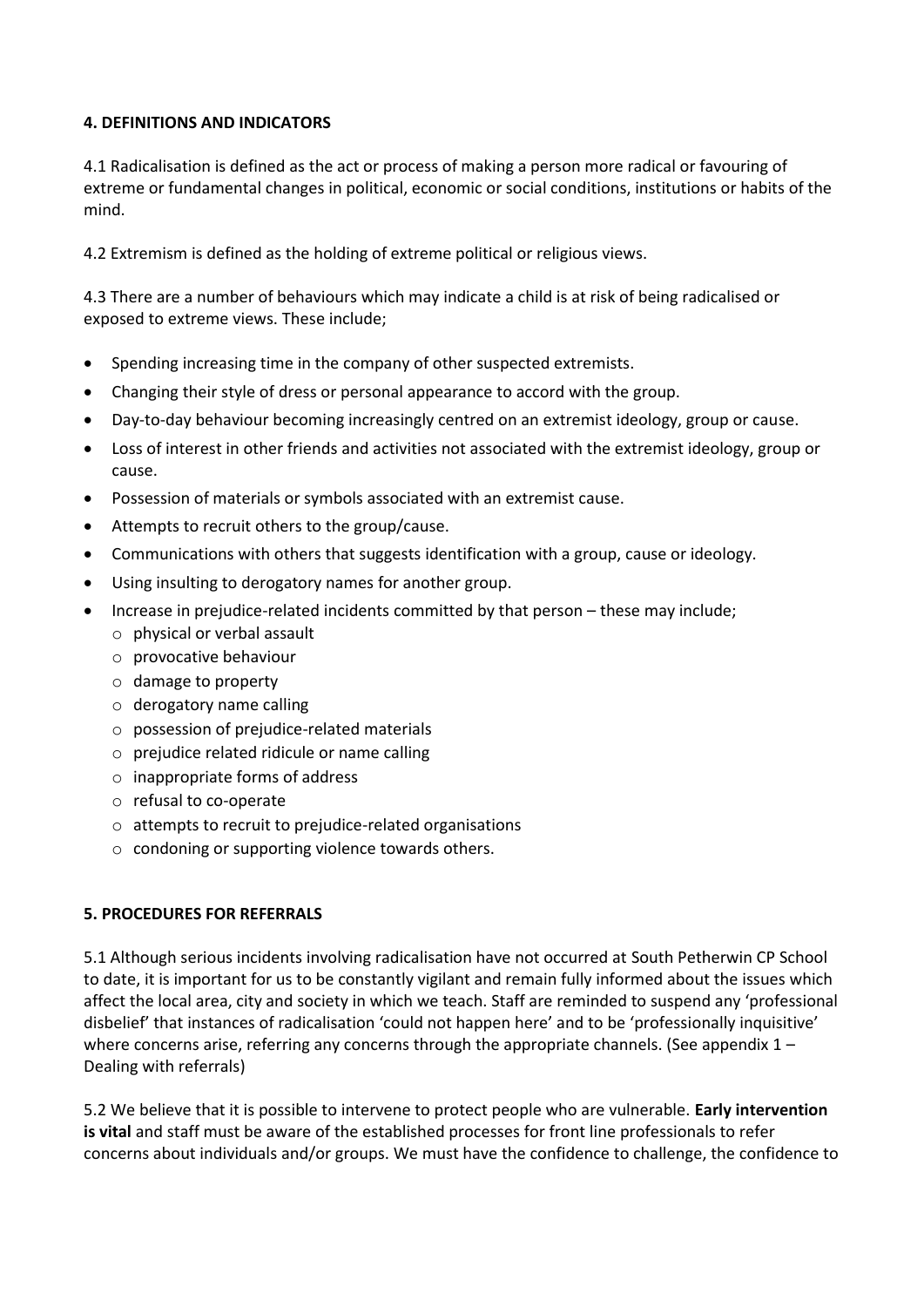intervene and ensure that we have strong safeguarding practices based on the most up-to-date guidance and best practise.

5.3 The Designated Safeguarding Leads will deal swiftly with any referrals made by staff or with concerns reported by staff.

5.4 The Head Teacher will discuss the most appropriate course of action on a case-by-case basis and will decide when a referral to external agencies is needed (see appendix 1 – Dealing with referrals)

5.5 As with any child protection referral, staff must be made aware that if they do not agree with a decision not to refer, they can make the referral themselves and will be given the contact details to do this via the safeguarding board in the staffroom.

#### **6. GOVERNORS, LEADERS AND STAFF**

6.1 The Head Teacher is the leader for referrals relating to extremism and radicalisation. In her absence the Deputy Designated Safeguarding Lead will assume responsibility. In the unlikely event that neither of these people are available, all staff know the channels by which to make referrals via the safeguarding board in the staffroom.

6.2 Staff will be fully briefed about what to do if they are concerned about the possibility of radicalisation relating to a pupil, or if they need to discuss specific children whom they consider to be vulnerable to radicalisation or extremist views.

6.3 All teachers will work in conjunction with the Head Teacher and external agencies to decide the best course of action to address concerns which arise.

6.4 Prejudicial behaviour can be a factor in radicalisation and extremism. With this in mind, South Petherwin CP School has updated procedures for dealing with prejudicial behaviour, as outlined in the Positive Behaviour Policy and Equality Policy.

#### **7. THE ROLE OF THE CURRICULUM**

7.1 Our curriculum is "broad and balanced" in accordance with Ofsted guidance. It promotes respect, tolerance and diversity. Children are encouraged to share their views and recognise that they are entitled to have their own different beliefs which should not be used to influence others.

7.2 Our PSHE provision is embedded across the curriculum, including in RMSE. It directs our assemblies and underpins the ethos of the school. It is recognised that children with low aspirations are more vulnerable to radicalisation and therefore we strive to equip our pupils with confidence, self-belief, respect and tolerance as well as setting high standards and expectations for themselves. (See Appendix 4 – PSHE Curriculum Overview)

7.3 Children are regularly taught about how to stay safe when using the internet and are encouraged to recognise that people are not always who they say they are online. They are taught to seek adult help if they are upset or concerned about anything they read or see on the internet.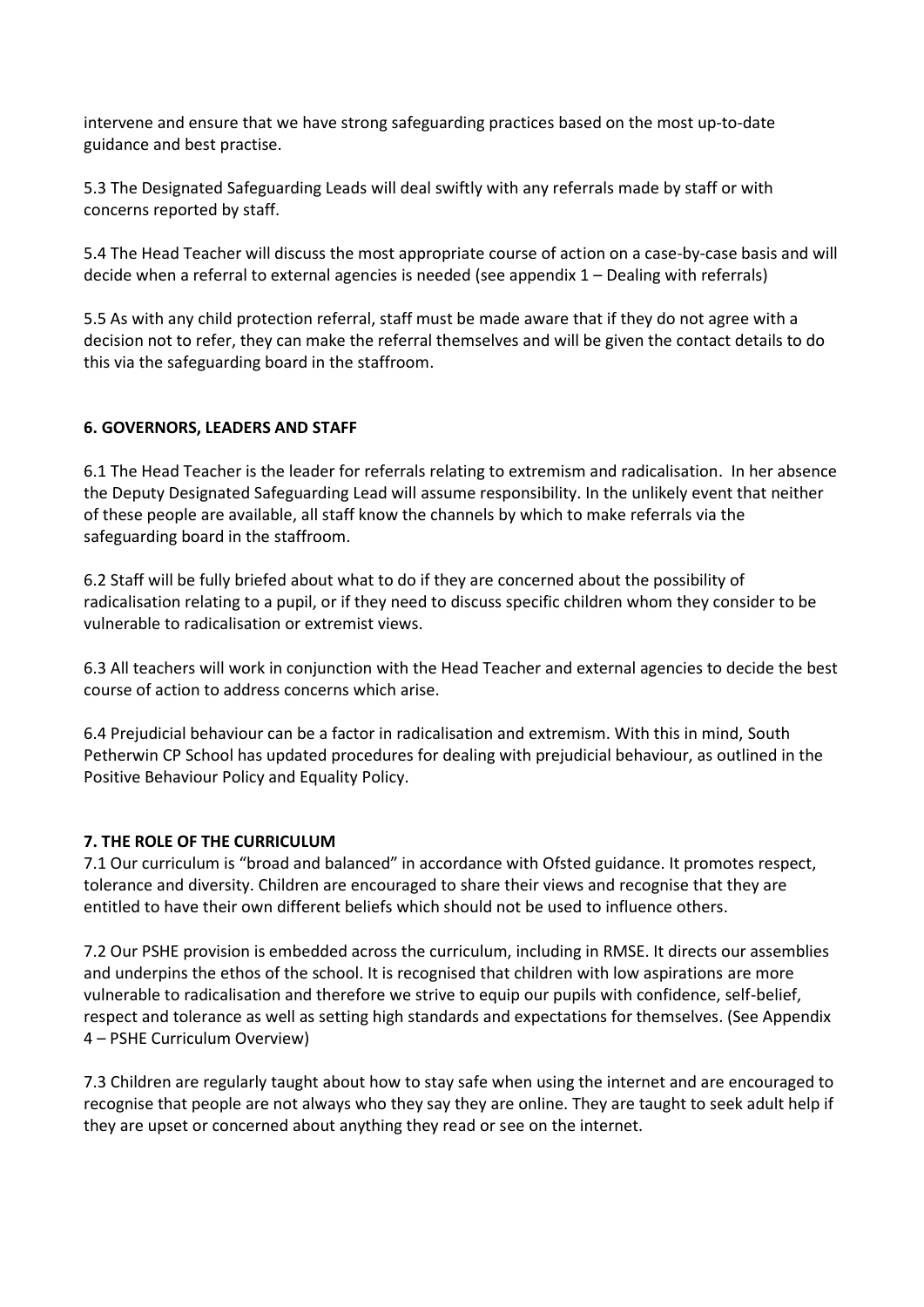#### 8. **STAFF TRAINING**

8.1 Through INSET opportunities in school, we will ensure that our staff are fully aware of the threats, risks and vulnerabilities that are linked to radicalisation; are aware of the process of radicalisation and how this might be identified early on and are aware of how we can provide support as a school to ensure that our children are resilient and able to resist involvement in radical or extreme activities. (See Appendix 2- Staff training)

#### **9. VISITORS AND THE USE OF SCHOOL PREMISES**

9.1 If any member of staff wishes to invite a visitor in the school, they must first complete a visitor request form. Only after written agreement from the Head Teacher can the visitor enter school and then they will be subject to Safeguarding Checks including DBS checks and photo identification. Children are NEVER left unsupervised with external visitors, regardless of safeguarding check outcomes.

9.2 Upon arriving at the school, all visitors including contractors, will read the child protection and safeguarding guidance and be made aware of who the DSLs are and how to report any concerns which they may experience.

9.3 If any agreement is made to allow non-school groups or organisations to use the premises, appropriate checks will be made before agreeing the contract. Usage will be monitored and in the event of any behaviour not in-keeping with the Tackling Extremism and Radicalisation Policy, the school will contact the police and terminate the contract.

#### **10. POLICY REVIEW**

10.1 The South Petherwin CP School Tackling Extremism and Radicalisation Policy will be reviewed annually as part of the overall Child Protection and Safeguarding policy review.

**This policy will be ratified by the Governing Body on 23rd June 2016**

**Signed …………………………………………… Chair of Governors Date: ……………………..** 

**This policy will be reviewed on or before the following date: June 2017**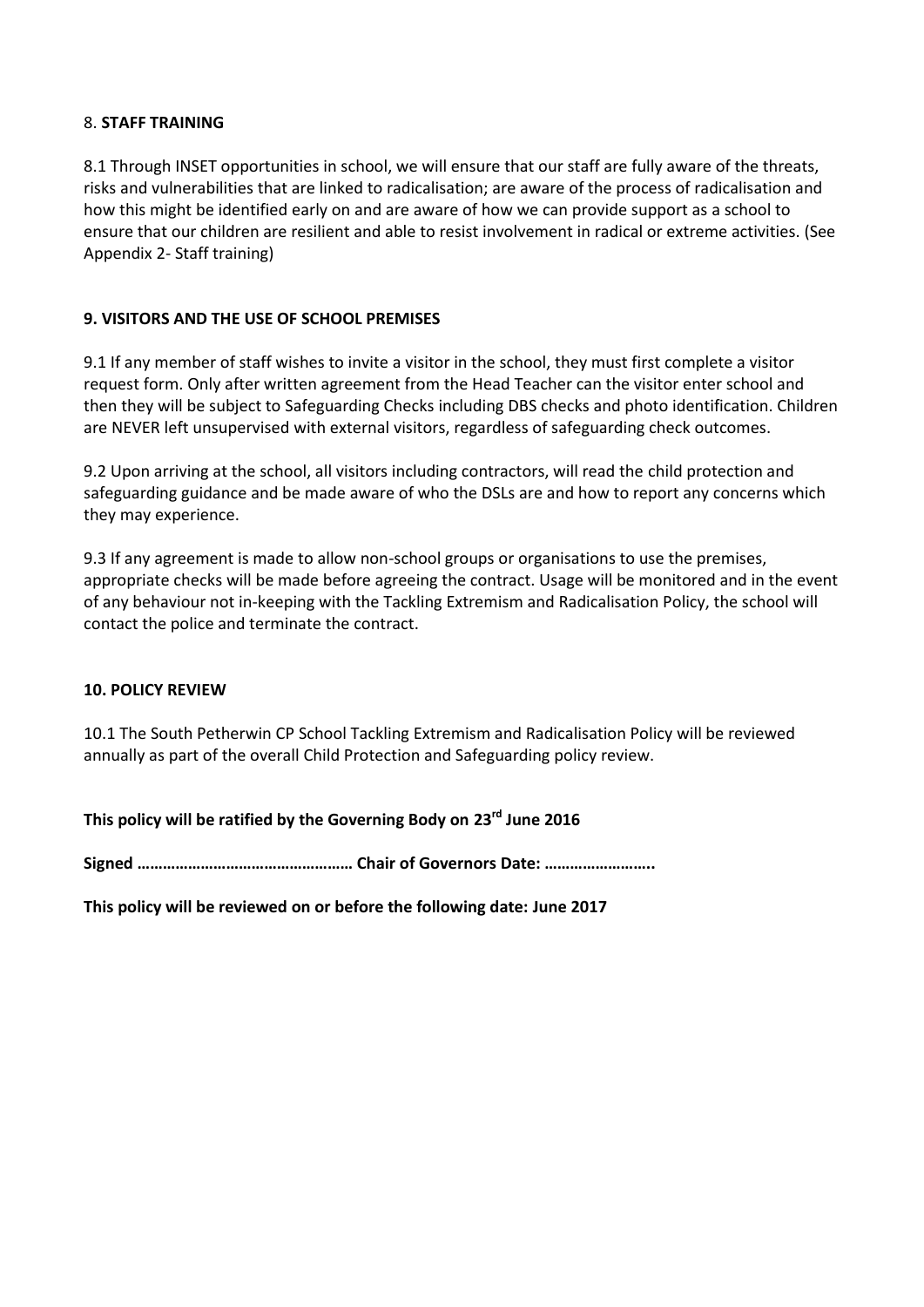#### **Appendix 1 – Dealing with referrals**

We are aware of the potential indicating factors that a child is vulnerable to being radicalised or exposed to extreme views, including peer pressure, influence from other people or the internet, bullying, crime and anti-social behaviour, family tensions, race/hate crime, lack of self-esteem or identity, prejudicial behaviour and personal or political grievances

In the event of prejudicial behaviour the following system will be followed;

- All incidents of prejudicial behaviour will be reported directly to the SLT or the Head Teacher.
- All incidents will be fully investigated and recorded in line with the Positive Behaviour Policy and records will be kept in line with procedures for any other safeguarding incident.
- Parents/carers will be contacted and the incident discussed in detail, aiming to identify motivating factors, any changes in circumstances at home, parental views of the incident and to assess whether the incident is serious enough to warrant a further referral. A note of this meeting is kept alongside the initial referral in the Safeguarding folder.
- The SLT follow-up any referrals for a period of four weeks after the incident to assess whether there is a change in behaviour and/or attitude. A further meeting with parents would be held if there is not a significant positive change in behaviour.
- If deemed necessary, serious incidents will be discussed and referred to the Cornwall MARU 0300 1231 116 and the Cornwall Prevent Team 01392 452 555
- In the event of a referral relating to serious and immediate concerns about potential radicalisation or extremism, the school will also contact Devon and Cornwall Police Prevent Team